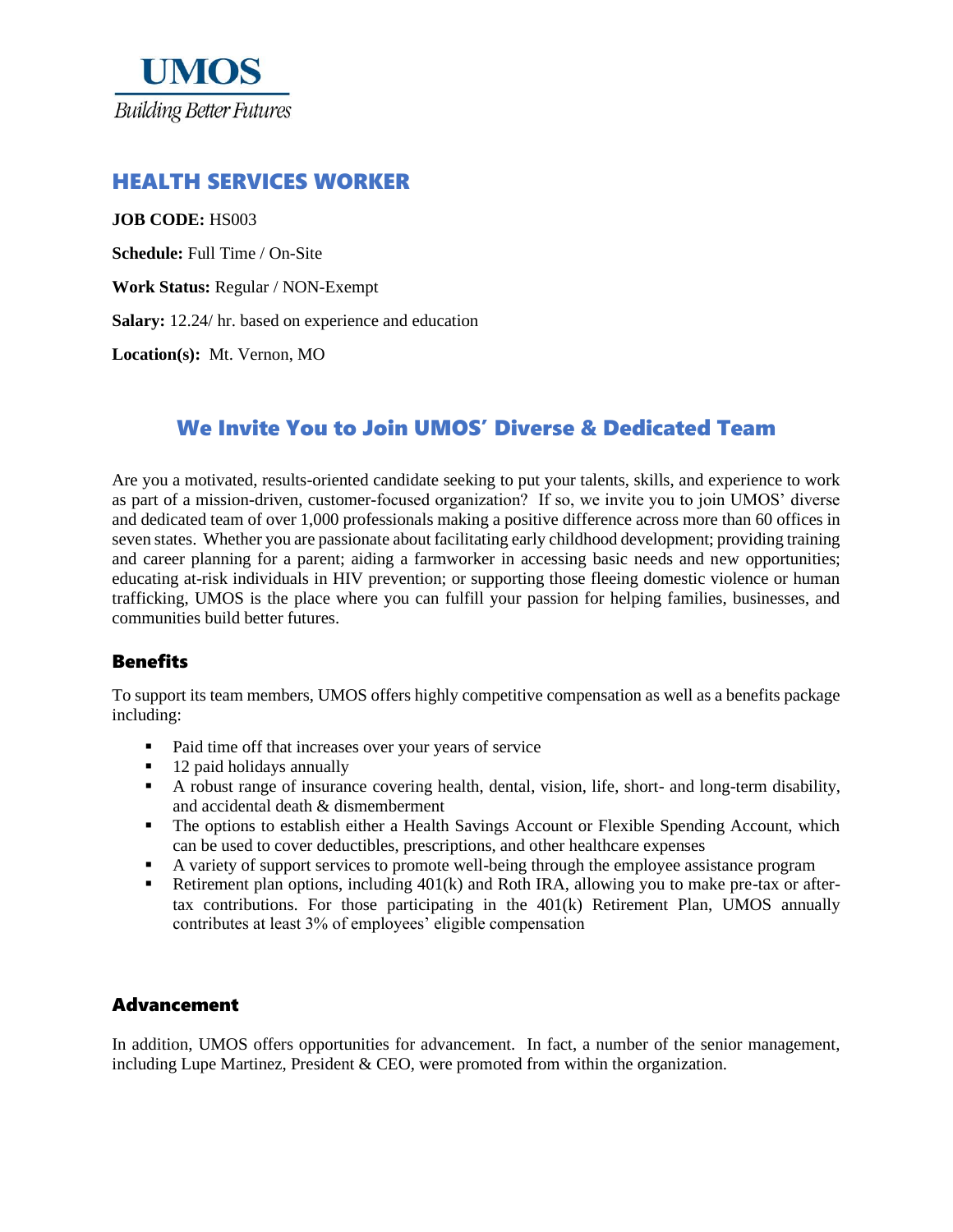

# Diversity & Equal Opportunity

UMOS is proud to be an Equal Opportunity Employer, and encourages qualified candidates of all backgrounds to apply, irrespective of race, ethnicity, color, religion, sex, national origin, sexual orientation, marital status, disability, age, parental status, and military service, or any other status protected by federal, state, or local law. In fact, 78% of senior management positions are held by people of color and women.

# Do you want to make a positive impact on a child's life? If you are a health oriented professional who loves to promote positive health initiatives to support a child's successful education experience, then we have an outstanding opportunity available!

As a health service worker, you will be responsible for the implementation and coordination of the Health, Disabilities and Nutrition services at the Center in accordance with the State/Federal laws, Head Start Performance Standards (HSPS) and UMOS Work Plan (The Model). Will provide training in assigned program area to staff, parents and volunteers and collaborate with health care providers/agencies and specialized agencies serving children with disabilities within the community. Ensures the delivery of services is based on the principles of the Parent Family Community Engagement (PFCE) Framework and School Readiness

### Primary Responsibilities (not all- inclusive):

- 1. Participate in Case Review Process that addresses health, nutrition, and disabilities program areas of children and determine child's health, special needs and nutrition status by performing a file review and obtaining any current health or dental information through records request.
- 2. Implement *CHILD PLUS* for health services.
- 3. Schedule or assist parents in scheduling and obtaining physical, dental, immunizations, or any other health service needed by child, using state EPSDT requirements.
- 4. Address health, nutrition and disabilities issues including short-term exclusion of children by consulting with parents and sending home "symptoms" letters and health/nutrition referrals, and, if necessary, conduct home visits when health or developmental concerns are suspected or identified through staff/parent observation, screenings, and daily health observations, conduct in-house staffing and send out referrals as needed.
- 5. Obtain consents from parents, if parent unable to take child, for EPSDT, health or dental services that allows program to arrange services, as permitted by provider, and coordinate transportation for these services as needed.
- 6. Prepare paperwork for clinics including necessary forms for Provider (ex. immunization records, health history, lead screening, parent consent, etc.)
- 7. Implement Health, Nutrition, and Disabilities program (Policies & Procedures and related performance standards) that includes In-house staffing, referrals (using the In-House Referral and/or Referral Follow-up forms),Form completion, tracking, transitions, case recording, file reviews and encouraging parents to be active partners in their child's health care needs to include specialized services.
- 8. Responsible for ensuring IEP/IFSP is developed in accordance to policy and IEP/IFSP goals are implemented and tracked in coordination with CDC and teaching staff.